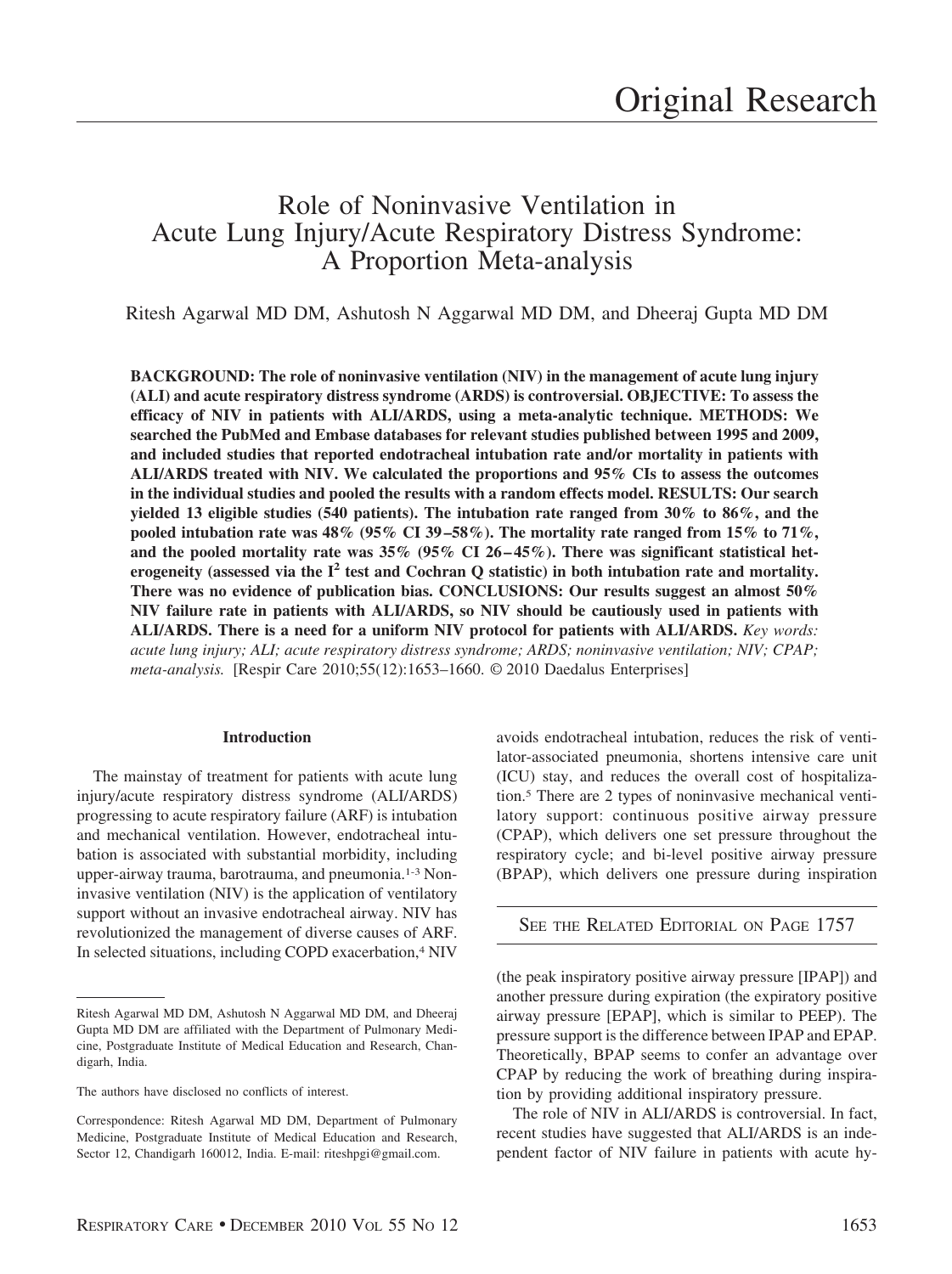poxemic respiratory failure.6-8 One recent systematic review found NIV efficacious in decreasing the need for endotracheal intubation and improving ICU survival in patients with acute hypoxemic respiratory failure,<sup>9</sup> but that review did not specifically include patients with ALI/ ARDS, and there was substantial heterogeneity; the evidence did not support the use of NIV in hypoxemic respiratory failure. Subsequently, we conducted a meta-analysis of randomized controlled trials (RCTs) and included only patients with ALI/ARDS.<sup>10</sup> The results suggested that patients with ALI/ARDS were unlikely to have important outcome benefits from NIV added to standard therapy, but the analysis included only 3 studies (with a total of 111 patients), which introduced a chance of type I and type II errors.

We systematically analyzed the effect of NIV on the rate of endotracheal intubation and ICU mortality in patients with ARDS/ARDS. Because of a paucity of RCTs, we analyzed data from both observational studies and RCTs.

# **Methods**

# **Search Strategy**

Our search strategy aimed to identify studies that described the efficacy of NIV (defined for this meta-analysis as either CPAP or BPAP) in patients with ALI/ARDS, based on the American-European consensus conference criteria.11 We reviewed all studies (both retrospective and prospective) that reported the intubation-rate and ICUmortality outcomes of NIV in patients with ALI/ARDS. Each of us independently searched the PubMed and Embase databases for relevant studies, using the following terms: nippv, bipap, cpap, niv, nipsv, noninvasive positive-pressure ventilation, noninvasive positive-pressure ventilation, non invasive positive-pressure ventilation, noninvasive ventilation, noninvasive ventilation, non invasive ventilation, bi-level positive airway pressure, bi-level positive airway pressure, continuous positive airway pressure, mask ventilation, nasal ventilation, noninvasive pressure-support ventilation, non invasive pressure-support ventilation, noninvasive pressure-support ventilation. The search was limited to studies published in 1995–2009, studies that included only adults ( $\geq$  19 y old), in English, clinical trial, and randomized controlled trial.

We also hand-searched the indices of *Critical Care Medicine*, *Intensive Care Medicine, The American Journal of Respiratory and Critical Care Medicine*, and *Chest* from 1995 to 2009; reviewed the reference lists of primary studies, reviews, and editorials; and reviewed our personal files. We excluded abstracts, editorials, reviews, case reports, studies conducted before the American-European consensus conference ALI/ARDS definitions were laid down, and studies in children.

#### **Initial Review of Studies**

The initial database created from the PubMed and Embase searches was compiled, and all duplicate citations were eliminated. Two of us (RA and ANA) screened those citations, without blinding, by title and abstract review, to capture the relevant studies. Any disagreement was resolved via discussion. This database was then screened again to include only primary articles, and the full text of each citation was obtained and reviewed. Studies were eligible for inclusion if they reported the efficacy of NIV in patients with ALI/ARDS.

# **Data Extraction**

On a standard data-extraction form, we recorded:

- Publication details: title, authors, and other citation details
- Type of study: prospective or retrospective
- Details of the ALI/ARDS diagnosis criteria
- Baseline data on the study subjects: age, sex, respiratory rate, pH,  $P_{aO_2}/F_{IO_2}$ , and  $P_{aCO_2}$
- Type of NIV interface
- NIV mode: CPAP or BPAP
- Intubation rate in patients with ALI/ARDS managed with NIV: the numerator was the number of patients intubated, and the denominator was the number of patients with ALI/ARDS
- Mortality in patients with ALI/ARDS managed with NIV: the numerator was the number of patients who died, and the denominator was the number of patients with ALI/ARDS

### **Determination of the Pooled Effect**

We used statistics software (StatsDirect 2.7.7, StatsDirect, Cheshire, United Kingdom, and Meta-Analyst 3.13, BMC Medical Research Methodology, Boston, Massachusetts) for the statistical analysis. We measured the outcomes by calculating proportions and 95% CIs for each study, then pooled the data to derive a pooled proportion and 95% CI. For the purpose of proportion meta-analysis, the proportions were first turned into a quantity (the Freeman-Tukey variant of the arcsine square root transformed proportion) suitable for the usual fixed and random effects summaries.12,13 The pooled proportion was calculated as the backtransform of the weighted mean of the transformed proportions, using DerSimonian weights for the random effects model<sup>14</sup> in the presence of significant heterogeneity.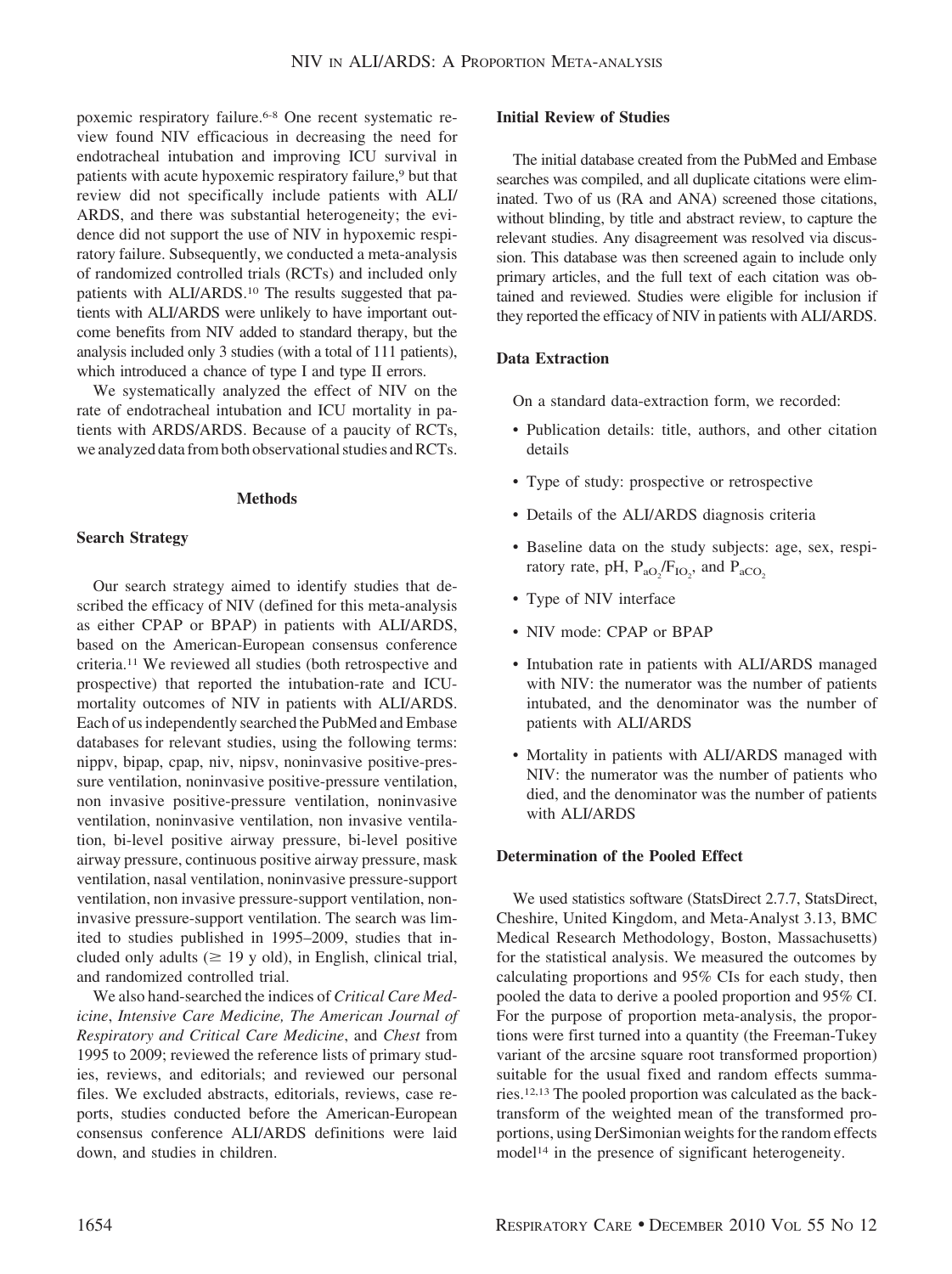#### **Assessment of Heterogeneity**

The impact of heterogeneity on the pooled estimates of the individual outcomes of the meta-analysis was assessed with the Cochran Q statistic and  $I^2$  test, which measure the inconsistency between the study results, which was interpreted as the approximate proportion of total variation in the study estimates that was due to heterogeneity rather than sampling error.<sup>15</sup> An  $I^2$  value more than 40% indicates significant heterogeneity. As the Cochran Q test has a low sensitivity for detecting heterogeneity, a *P* value of  $\leq$  .1 was considered significant for the presence of statistical heterogeneity.16

#### **Assessment of Publication Bias**

We checked for the presence of publication bias with the Begg funnel plot, $17$  which plots the proportion (in the X axis) against the standard error of the proportion (in the Y axis). In the absence of publication bias, the proportion estimates from smaller studies are expected to be scattered above and below the summary estimate, producing a triangular or funnel shape.

We also checked for publication bias with 3 statistical tests:

- The Egger test,<sup>18</sup> which tests for asymmetry of the funnel plot. This is a test for Y intercept  $= 0$  from a linear regression of normalized effect estimate (estimate divided by its standard error) against precision (reciprocal of the standard error of the estimate).
- The Harbord test,<sup>19</sup> which is similar to the Egger test but uses a modified linear regression method to reduce the false-positive rate.
- The Begg and Mazumdar test,<sup>20</sup> which tests the interdependence of variance and effect size with a rank correlation method.

Institutional review board clearance was not required because this study was a meta-analysis of published studies.

### **Results**

Our initial database search retrieved 2,345 citations (Fig. 1), of which 1,770 were excluded because they did not involve ALI/ARDS. Finally, 13 studies (540 patients) that met our inclusion criteria and reported intubation rate and/or mortality in patients with ALI/ARDS were included in the final analysis.6,7,21-31 The studies came from around the globe; 12 were prospective and one was retrospective (Table 1). All the studies included patients that had ALI/ ARDS by the American-European consensus conference





Fig. 1. Citation selection process.  $N/V =$  noninvasive ventilation.

criteria, and reported intubation rate and mortality. Table 1 shows the baseline characteristics, including age, sex, ICU severity score, respiratory rate, and blood gas values. Table 2 shows the etiologies of ALI/ARDS, the NIV interfaces, and the ventilation modes. The studies included diverse causes of ALI/ARDS, and the majority of the studies used oronasal mask. Most studies used BPAP, whereas 2 studies<sup>23,24</sup> exclusively used CPAP (see Table 2).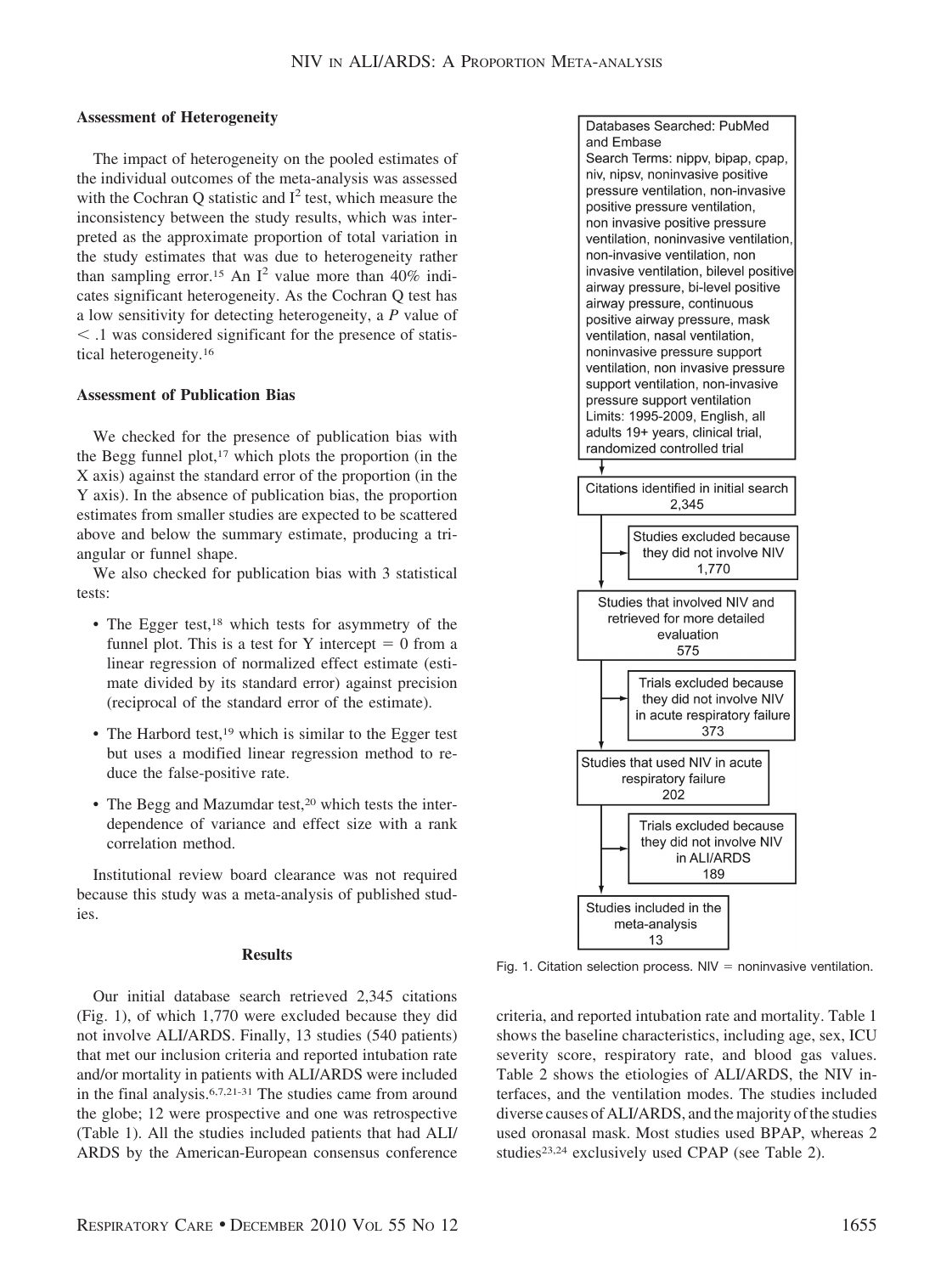#### Table 1. Baseline Characteristics

| First Author,<br>Year              | Total<br>Patients<br>(N) | Patients<br>With<br><b>ALI/ARDS</b><br>(n) | Age<br>$(\text{mean} \pm \text{SD y})$ | Female<br>No. $(\%)$ | <b>APACHE</b><br>or<br><b>SAPS</b> Score<br>$mean \pm SD$ | Respiratory<br>Rate<br>$mean \pm SD$<br>breaths/min) | pH<br>$mean \pm SD$                                    | $P_{aO}$ , $/ F_{IO}$<br>$mean \pm SD$<br>mm Hg) | $P_{aCO2}$<br>(mean $\pm$ SD<br>mm Hg) |
|------------------------------------|--------------------------|--------------------------------------------|----------------------------------------|----------------------|-----------------------------------------------------------|------------------------------------------------------|--------------------------------------------------------|--------------------------------------------------|----------------------------------------|
| Rocker <sup>21</sup><br>1999       | 10                       | 10                                         | $47 \pm 23$                            | 7(70)                | <b>APACHE II</b><br>$17 \pm 5$                            | ND                                                   | <b>ND</b>                                              | $102 \pm 57$                                     | ND                                     |
| Antonelli <sup>22*</sup><br>2000   | 20                       | 8                                          | $45 \pm 19$                            | 7(35)                | <b>SAPS</b><br>$13 \pm 4$                                 | $38 \pm 3$                                           | $7.46 \pm 0.05$                                        | $129 \pm 30$                                     | $42 \pm 10$                            |
| Delclaux <sup>23*</sup><br>2000    | 40                       | 40                                         | $60(18-88)$ †                          | 23(39)               | <b>SAPS II</b><br>$32(6-87)$ †                            |                                                      | 34 (20-60)† 7.42 (7.21-7.62)† 140 (59-288)†            |                                                  | $37(23-61)$ †                          |
| Hilbert <sup>24</sup><br>2000      | 64                       | 64                                         | $45 \pm 16$                            | 29(45)               | <b>SAPS II</b><br>$56 \pm 16$                             | ND                                                   | ND                                                     | $128 \pm 32$                                     | ND                                     |
| Antonelli <sup>6</sup><br>2001     | 354                      | 86                                         | ND                                     | ND                   | $\rm ND$                                                  | $\rm ND$                                             | ND                                                     | ND                                               | ND                                     |
| Confalonieri <sup>25</sup><br>2002 | 24                       | 24                                         | $37 \pm 9$                             | <b>ND</b>            | <b>SAPS II</b><br>$37 \pm 9$                              | $35 \pm 7$                                           | $7.44 \pm 0.06$                                        | $122 \pm 44$                                     | $29 \pm 7$                             |
| Ferrer <sup>7*</sup><br>2003       | 51                       | $\tau$                                     | $61 \pm 17$                            | 21(41)               | <b>SAPS II</b><br>$34 \pm 10$                             | $37 \pm 6$                                           | $7.42 \pm 0.06$                                        | $102 \pm 21$                                     | $37 \pm 7$                             |
| Cheung <sup>26</sup><br>2004       | 20                       | 20                                         | $51 \pm 14$                            | 9(45)                | ND                                                        | $29 \pm 6$                                           | ND                                                     | $138 \pm 52$                                     | $34 \pm 5$                             |
| Rana <sup>27</sup><br>2006         | 54                       | 54                                         | $60(46-84)$                            | 21 (39)              | <b>APACHE III</b><br>56 $(43-104)$ ‡                      |                                                      | $23(21-39)$ $7.37(7.26-7.45)$ $112(70-209)$ $\ddagger$ |                                                  | $36(32-48)$ :                          |
| Antonelli <sup>28</sup><br>2007    | 147                      | 147                                        | $53 \pm 17$                            | 54 (37)              | <b>SAPS II</b><br>$35 \pm 9$                              | $36 \pm 5$                                           | $7.4 \pm 0.1$                                          | $111 \pm 34$                                     | $40 \pm 13$                            |
| Domenighetti <sup>29</sup><br>2008 | 12                       | 12                                         | $66 \pm 8$                             | 7(58)                | <b>SAPS II</b><br>$44 \pm 12$                             | $34 \pm 4$                                           | $7.39 \pm 0.07$                                        | $104 \pm 42$                                     | $37 \pm 9$                             |
| Yoshida <sup>30</sup> §<br>2008    | 47                       | 47                                         | $69 \pm 11$                            | 13(28)               | <b>APACHE II</b><br>$18 \pm 8$                            | $29 \pm 6$                                           | $7.35 \pm 0.07$                                        | $124 \pm 47$                                     | $38 \pm 10$                            |
| Agarwal <sup>31</sup><br>2009      | 40                       | 21                                         | $42 \pm 24$                            | 12(57)               | <b>APACHE II</b><br>$15 \pm 3$                            | $48 \pm 9$                                           | $7.42 \pm 0.06$                                        | $131 \pm 46$                                     | $32 \pm 7$                             |

\* Data on all patients who received noninvasive ventilation, not specifically patients with acute lung injury/acute respiratory distress syndrome (ALI/ARDS).

† In this report, this value was expressed as median and 5th–95th percentile.

‡ In this report, this value was expressed as median and range.

§ This was the only retrospective study. All the others were prospective.

APACHE = Acute Physiology and Chronic Health Evaluation

SAPS = Simplified Acute Physiology Score

 $ND = no$  data available

# **Outcomes**

The intubation rate ranged from 30% to 86%. The pooled intubation rate was 48% (95% CI 39 –58%) by the random effects model (Fig. 2). The mortality rate ranged from 15% to 71%. The pooled mortality rate was 35% (95% CI 26– 45%) by the random effects model (Fig. 3).

#### **Heterogeneity**

There was significant clinical heterogeneity in the ALI/ ARDS etiologies (see Table 1). There was also significant statistical heterogeneity for both intubation ( $I^2$  76, 95% CI 55–85, Cochran Q statistic 50,  $P < .001$ ) and mortality  $(I^2 79, 95\% \text{ CI } 61-86, \text{ Cochran } Q \text{ statistic } 56, P < .001).$ 

# **Publication Bias**

The funnel plots showed evidence of publication bias (Fig. 4), but the statistical tests showed no evidence of publication bias for the outcome of intubation (Begg-Mazumdar: Kendall's tau  $-0.026$ ,  $P = .86$ ; Egger: bias  $-0.922$ , *P* = .56; Harbord-Egger: bias  $-0.616$ , *P* = .66) or mortality (Begg-Mazumdar: Kendall's tau 0.333,  $P = .13$ ; Egger: bias 0.791,  $P = .61$ ; Harbord-Egger: bias 0.376,  $P = .81$ ), which suggests overdispersion, rather than any meaningful bias.

#### **Discussion**

The results of this study show that application of NIV in ALI/ARDS is associated with at least a 50% success rate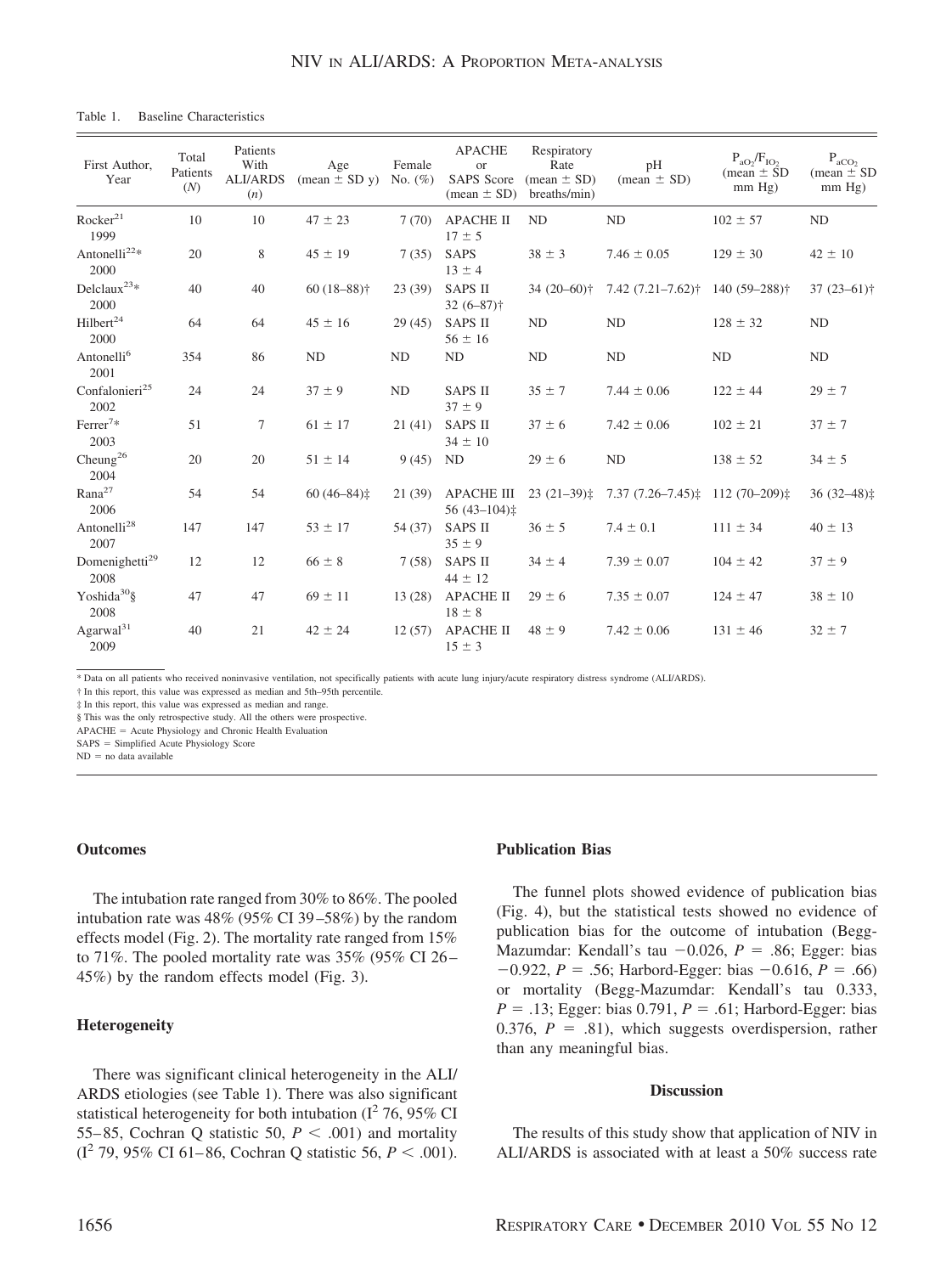| First Author, Year                    | Etiology of ALI/ARDS                                                                                                                     | NIV Interface      | NIV Mode    | Intubated<br>(No.) | <b>ICU</b> Mortality<br>(N <sub>0</sub> ) |
|---------------------------------------|------------------------------------------------------------------------------------------------------------------------------------------|--------------------|-------------|--------------------|-------------------------------------------|
| Rocker <sup>21</sup> 1999             | Malaria, fat emboli, postpartum thrombotic<br>microangiopathy, inhalation injury, near<br>drowning, pneumonia (infective,<br>aspiration) | Oronasal           | <b>BPAP</b> | 4                  | 3                                         |
| Antonelli <sup>22*</sup> 2000         | Complicated pneumonia, extrapulmonary<br>sepsis, massive blood transfusion, acute<br>pancreatitis (transplant recipients)                | Oronasal           | <b>BPAP</b> | 3                  | 3                                         |
| Delclaux <sup>23</sup> * 2000         | Pneumonia, aspiration, near-drowning,<br>sepsis, shock, others                                                                           | Oronasal           | <b>CPAP</b> | 15                 | 9                                         |
| Hilbert <sup>24</sup> 2000            | Infectious and non-infectious pneumonia<br>(in neutropenic patients)                                                                     | Oronasal           | <b>CPAP</b> | 48                 | 44                                        |
| Antonelli <sup>6</sup> 2001           | Both pulmonary and extrapulmonary<br>ARDS, but exact etiology not stated                                                                 | Oronasal           | <b>BPAP</b> | 44                 | 26                                        |
| Confalonieri <sup>25</sup> 2002       | Pneumocystis pneumonia (in patients with<br>acquired immune deficiency syndrome)                                                         | Oronasal           | <b>BPAP</b> | 8                  | 6                                         |
| Ferrer <sup>7*</sup> 2003             | Not stated                                                                                                                               | Oronasal           | <b>BPAP</b> | 6                  | 5                                         |
| Cheung <sup>26</sup> 2004             | Severe acute respiratory syndrome                                                                                                        | Oronasal           | <b>BPAP</b> | 6                  | 3                                         |
| Rana <sup>27</sup> 2006               | Pneumonia, nonpulmonary sepsis,<br>vasculitis, exacerbation of interstitial<br>lung disease                                              | Oronasal           | CPAP, BPAP  | 38                 | 26                                        |
| Antonelli <sup>28</sup> 2007          | Pulmonary ARDS and extrapulmonary<br>ARDS, but exact etiology not stated                                                                 | Oronasal or helmet | <b>BPAP</b> | 68                 | 41                                        |
| Domenighetti <sup>29</sup> 2008       | Pneumonia, near-drowning, toxic ARDS                                                                                                     | Oronasal           | <b>BPAP</b> | $\overline{4}$     | 5                                         |
| Yoshida <sup>30</sup> 2008            | Pulmonary ARDS and extrapulmonary<br>ARDS, but exact etiology not stated                                                                 | Oronasal           | CPAP, BPAP  | 14                 | 9                                         |
| Agarwal <sup>31</sup> 2009            | Both pulmonary and extrapulmonary<br>ARDS but exact etiology not stated                                                                  | Oronasal           | <b>BPAP</b> | 12                 | 7                                         |
| <b>* London announced and anti-un</b> |                                                                                                                                          |                    |             |                    |                                           |

| Table 2. |  |  | Etiology of ALI/ARDS, Type of NIV Interface, Intubation, and Mortality |  |  |  |  |
|----------|--|--|------------------------------------------------------------------------|--|--|--|--|
|----------|--|--|------------------------------------------------------------------------|--|--|--|--|

\* Immunocompromised patients

ALI/ARDS = acute lung injury/acute respiratory distress syndrome

 $NIV =$  noninvasive ventilation

 $ICU =$  intensive care unit

 $BPAP = bi-level positive airway pressure$ 

 $CPAP =$  continuous positive airway pressure

in preventing intubation and is successful in 65% of the cases in preventing death. These results are limited by the presence of significant clinical and statistical heterogeneity, but there was no evidence of publication bias.

The main goals of NIV in patients with ALI/ARDS are to improve oxygenation, to unload the respiratory muscles, and to relieve dyspnea, all of which should decrease the intubation rate. In patients with hypoxemic respiratory failure, NIV is as effective as conventional ventilation in correcting gas exchange.32 There is also a strong physiologic basis for NIV in ARDS.<sup>33</sup> BPAP was associated with increased tidal volume, whereas tidal volume decreased with CPAP. Neuromuscular drive, inspiratory muscle effort, and relief of dyspnea significantly improved with BPAP, compared to CPAP, but oxygenation was better with higher CPAP (10 cm  $H_2O$ ).<sup>33</sup> In patients with ALI/ARDS, BPAP reduces inspiratory muscle effort and dyspnea, and an optimized EPAP can improve oxygenation.<sup>33</sup> However, one has to balance EPAP to improve oxygenation on the one hand, and increase the IPAP (above the EPAP) to augment the tidal volume, relieve dyspnea, and decrease respiratory muscle effort on the other hand.

A recent systematic review suggested that the addition of NIV to standard medical therapy in patients with acute hypoxemic respiratory failure reduces the intubation rate, ICU stay, and ICU mortality.9 However, because of significant heterogeneity, those results cannot be extrapolated to clinical practice. Patients with ALI/ARDS have diffuse alveolar damage and the most severe form of hypoxemic respiratory failure. Only 3 RCTs, with a total of 111 patients, have studied the effects of NIV in ALI/ARDS.7,22,23 A meta-analysis of those 3 studies suggested that the addition of NIV to standard care in patients with ALI/ARDS did not reduce the intubation rate or ICU mortality.10 However, that meta-analysis was limited by its small sample size.

Antonelli et al investigated NIV in patients undergoing solid-organ transplantation who developed ARF. More patients in the NIV group had improved  $P_{aO_2}/F_{IO_2}$ <sup>22</sup> Also there was a significantly lower intubation rate and ICU mortality overall, but those differences were not signifi-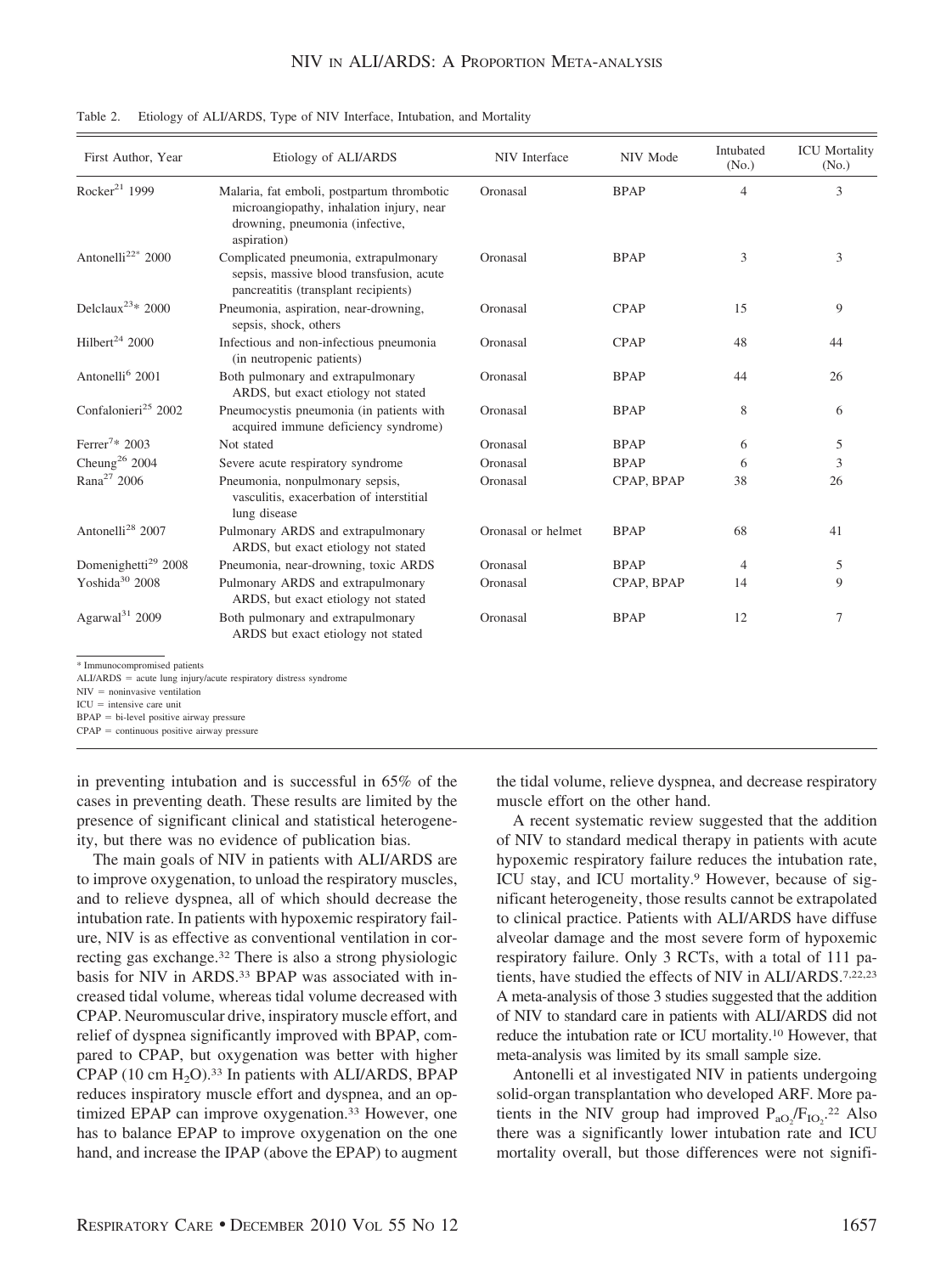

Fig. 2. Intubation rate in patients with acute lung injury/acute respiratory distress syndrome managed with noninvasive ventilation (random effects model). The intubation rates (percentages) in the individual studies are represented by squares, through which the horizontal lines represent the 95% CIs. The diamond at the bottom represents the pooled intubation rate from these studies. \* The study was with immunocompromised patients.



Fig. 3. Mortality rate in patients with acute lung injury/acute respiratory distress syndrome managed with noninvasive ventilation. The mortality (percentages) in the individual studies are represented by squares, through which the horizontal lines represent the 95% CIs. The diamond at the bottom represents the pooled intubation rate from these studies. \* The study was with immunocompromised patients.

cant if only the subgroup of patient with ALI/ARDS was included. Another study observed that, despite early physiologic improvements, CPAP did not improve the intubation rate or outcomes in patients with ALI/ARDS.23 In a large multicenter study of predictors of NIV failure in hypoxemic ARF, the intubation rate was 30% overall, but was 51% in patients with ARDS.<sup>6</sup> That study identified the following predictors of NIV failure:

- Age  $> 40$  years
- $P_{aO_2}/F_{IO_2}$  < 146 mm Hg
- Simplified acute physiology score (SAPS)  $II > 34$
- ARDS/pneumonia as an etiology of hypoxemic ARF

In a series of patients with severe pneumocystis-pneumonia-related ARF, Confalonieri et al found that NIV avoided intubation in two thirds of the patients.25 Avoidance of intubation was associated with better survival (100%) vs 38%) and NIV decreased the need for invasive devices and decreased the ICU-related work load.25 In an interesting observational study, Rana et al<sup>27</sup> observed NIV failure in all patients with ARDS and concomitant shock. In the subgroup of patients with ARDS without shock, metabolic acidosis and severe hypoxemia predicted NIV failure. In a recently published multicenter study28 of 147 patients with ARDS, NIV decreased the intubation rate in 54% of patients. The factors independently associated with NIV failure (ie, need for intubation) were SAPS II score  $> 34$  and  $P_{aO_2}/F_{IO_2}$  < 175 mm Hg after 1 hour of NIV.<sup>28</sup> Our experience has been similar. In a prospective study of 40 patients with hypoxemic ARF, we observed NIV failure in 57% (12/21) in the ALI/ARDS group and 37% (7/19) in the patients with ARF due to other causes. In the univariate logistic regression model, the only factor associated with NIV failure was the baseline  $P_{aO_2}/F_{IO_2}$ <sup>31</sup>

In ARDS, transient loss of PEEP (EPAP) during mechanical ventilation can compromise lung recruitment and gas exchange. Because of unavoidable air leaks during NIV, transient PEEP losses are inevitable, and ARDS has repeatedly been found to be an independent variable associated with NIV failure.<sup>6-8</sup> However, our results suggest that NIV can reduce the intubation rate almost 50% in patients with ALI/ARDS, so NIV can benefit carefully selected ALI/ARDS patients. The issue is the selection of patients who are likely to benefit from NIV. Another important issue is early identification of the patient who is failing NIV, so we avoid intubation delay, which is associated with worse survival.34 A reasonable clinical approach is to use NIV judiciously in patients with ALI/ ARDS (Table 3). It is important to select patients properly, because some patients (eg, those with ARDS and shock) have uniformly poor NIV outcomes.27 Also, the NIV trial requires close monitoring, and patients who do not respond to NIV should be intubated early, because the mortality risk increases with intubation delay. Although the optimal duration of the NIV trial remains uncertain, we believe that a response within 1– 4 hours is a reasonable expectation.

#### **Limitations**

The major limitation of the present meta-analysis is the heterogeneity of patients and the statistical heterogeneity in the included trials. Another limitation is that some of the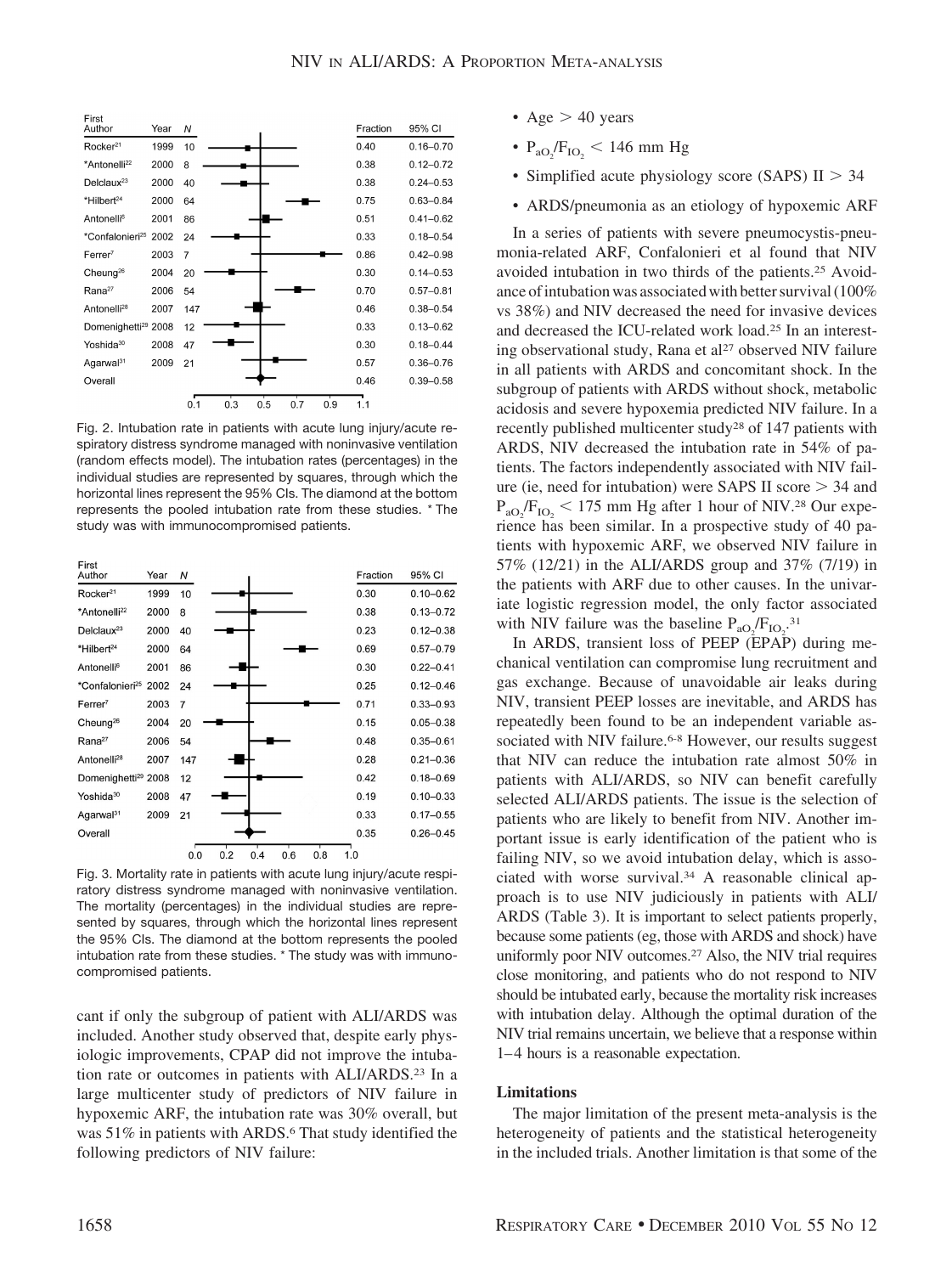

Fig. 4. Funnel plots of the proportion versus the standard error of the proportion for the outcome of intubation (left graph) and mortality (right graph). The circles represent the trials included in the meta-analysis. The line in the center indicates the summary proportion. The other lines represent the 95% CIs. Asymmetry about the pooled proportion line is consistent with the presence of minimal publication bias.



- 1. Use NIV cautiously and only in an ICU where facilities for intubation and invasive ventilation are readily available.
- 2. Use NIV as early as possible in the ALI/ARDS course, but only in the following carefully selected patients:
	- No severe hypoxemia at the outset

No major organ dysfunction<sup>24</sup> (eg, acute renal failure that requires dialysis)

No hypotension<sup>27</sup> or cardiac arrhythmias

Simplified Acute Physiology Score (SAPS) II  $\geq 34^{28}$ 

- 3. BPAP is preferred to CPAP.<sup>33</sup>
- 4. A critical-care ventilator with an oxygen blender is preferred to a domiciliary ventilator with an external oxygen supply.
- 5. Position: Elevate the head of the bed to 45°.
- 6. Interface: Oronasal mask is preferred to nasal mask
- 7. Protocol:

Start with IPAP/EPAP of  $8/4$  cm  $H<sub>2</sub>O$ 

Increase IPAP in increments of 2–3 cm H<sub>2</sub>O, to a maximum of 16–18 cm H<sub>2</sub>O, to obtain an exhaled tidal volume of 6 mL/kg and a respiratory rate of 30 breaths/min.

Increase EPAP in increments of 1–2 cm H<sub>2</sub>O, to a maximum of 8 cm H<sub>2</sub>O, to obtain an oxygen saturation of  $\geq 92\%$  with the lowest possible F<sub>IO<sub>2</sub></sub>.<sup>28</sup>

8. BPAP trial for 1–4 hours, with close observation:

Monitor respiratory rate, pH, and  $P_{aO_2}/F_{IO_2}$ . High likelihood of NIV failure if  $P_{aO_2}/F_{1O_2} \le 175$  mm Hg after 1 h.<sup>28</sup>

Watch for late NIV failure, even if patient shows early improvement.

9. Weaning:

During the initial period use NIV continuously; then use NIV the majority of the time, until oxygenation and clinical status improve. Progressively reduce the percent of time on NIV, in accordance with the patient's clinical improvement.

Once EPAP requirement decreases to 4 cm H<sub>2</sub>O, evaluate the patient on supplemental oxygen only (without ventilatory support) for 15 min. Discontinue BPAP if the patient maintains a respiratory rate  $\leq$  30 breaths/min and a  $P_{aO_2} \geq 60$  mm Hg, on  $F_{1O_2}$  0.3 without ventilatory support or use of the accessory muscles of respiration.<sup>35</sup>

studies used CPAP whereas others used BPAP, which are different approaches.

Another interesting aspect of NIV is to evaluate its efficacy in the 2 pathophysiologic subsets of ALI/ARDS: pulmonary and non-pulmonary. Unfortunately, none of the

individual studies gave details on differences in outcomes in those 2 categories, so analysis of pulmonary versus non-pulmonary ALI/ARDS was not possible in this study.

One strength of the present meta-analysis was its systematic approach to searching the literature and specifically

 $NIV =$  noninvasive ventilation

ALI/ARDS = acute lung injury/acute respiratory distress syndrome

 $ICU =$  intensive care unit

 $BPAP = bi-level positive airway pressure$ 

 $CPAP =$  continuous positive airway pressure

IPAP = inspiratory positive airway pressure

 $EPAP =$  expiratory positive airway pressure